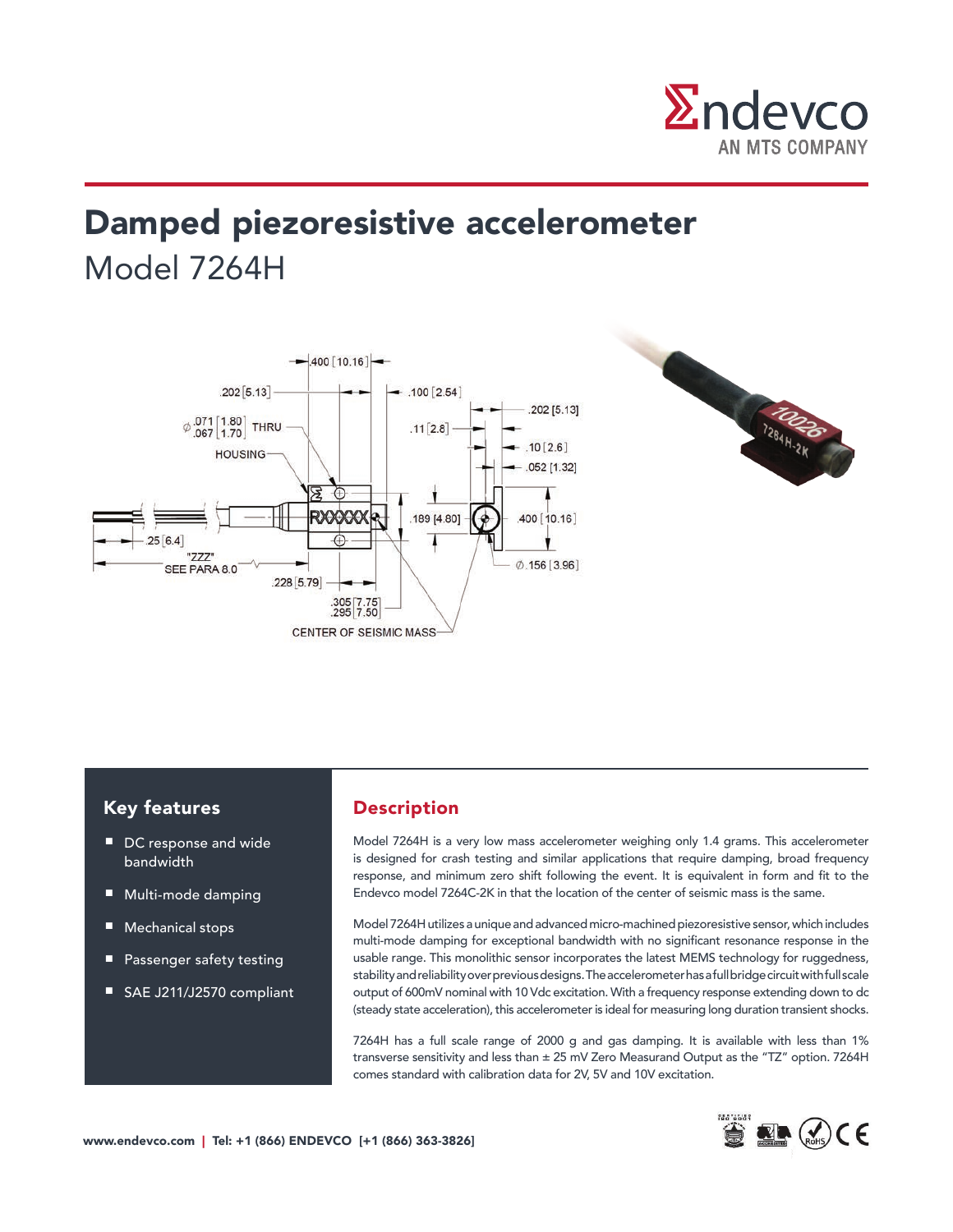## Damped piezoresistive accelerometer | Model 7264H

All specifications are referenced at +75˚F (+24˚C) and 10 Vdc, unless otherwise noted. Sensitivity and zero measureand offset are provided at 2V, 5V and 10V excitation. Calibration data, traceable to National Institute of Standards and Technology (NIST), is supplied.

| <b>Specifications</b>                     |                              |                                                         |  |  |
|-------------------------------------------|------------------------------|---------------------------------------------------------|--|--|
| <b>Dynamic characteristics</b>            | <b>Units</b>                 | $-2K$                                                   |  |  |
| Range                                     | g                            | ±2,000                                                  |  |  |
| Sensitivity (at 100Hz and 10g)            |                              |                                                         |  |  |
| Minimum/Nominal/Maximum                   | mV/V/g                       | .015/.030/.060                                          |  |  |
| Frequency response (Referenced to 100 Hz) |                              |                                                         |  |  |
| $± 5%$ maximum                            | Hz                           | $0$ to 6000                                             |  |  |
| Undamped natural frequency                | kHz<br>%                     | 25<br>±1                                                |  |  |
| Non-linearity<br>Zero measurand output    | mV                           | ±50 maximum, ±25 optional                               |  |  |
| Transverse sensitivity                    | $%$ max                      | 3 (1 optional)                                          |  |  |
| Damping ratio (2)                         | of critical                  | 0.60                                                    |  |  |
| Thermal zero shift                        |                              |                                                         |  |  |
| $0^\circ$ to $50^\circ C$                 | %FSO/°C                      | 0.04                                                    |  |  |
| 32° to 122°F                              | %FSO/°F                      | 0.02                                                    |  |  |
| Thermal sensitivity shift                 |                              |                                                         |  |  |
| $0^\circ$ to $50^\circ$ C                 | $\%$ /°C                     | 0.2                                                     |  |  |
| 32° to 122°C                              | $\frac{9}{6}$ <sup>o</sup> F | 0.1                                                     |  |  |
| Mounting strain sensitivity               | Equiv. g's                   | 0.01                                                    |  |  |
| (per ISA 37.2@ 250 µ strain)              |                              |                                                         |  |  |
| <b>Electrical characteristics</b>         |                              |                                                         |  |  |
| Excitation                                | Vdc                          | 2.0, 5.0, 10.0                                          |  |  |
| Resistance                                |                              |                                                         |  |  |
| Input                                     | Ω                            | $6500 \pm 2000$                                         |  |  |
| Output                                    | Ω                            | $6500 \pm 2000$                                         |  |  |
| Isolation resistance                      | $M\Omega$                    | 100 min @ 50 Vdc                                        |  |  |
| <b>Physical characteristics</b>           |                              |                                                         |  |  |
| Case material                             |                              | Hard anodized aluminum alloy, color red                 |  |  |
| Electrical connections                    |                              | Integral 4 conductor, #32 AWG Teflon insulated leads,   |  |  |
|                                           |                              | braided shield with white Silicone jacket.              |  |  |
| Mounting torque                           |                              | 2.6 in-lbf (0.29 N.m) recommended/3.0 in-lbf (0.34 N.m) |  |  |
| Weight                                    |                              | 0.05 oz (1.4 gm); cable 0.1 oz/ft (9 gm/m), typical     |  |  |
| <b>Environmental characteristics</b>      |                              |                                                         |  |  |
| Acceleration limits (any direction)       |                              |                                                         |  |  |
| Shock (half-sine pulse duration)          |                              | -10000 g, 200 usec or longer                            |  |  |
| Temperature                               |                              |                                                         |  |  |
| Operating                                 |                              | -40 °C to + 100 °C (-40 °F to + 212 °F)                 |  |  |
| Storage                                   |                              | -54 °C to + 121 °C (- 65 °F to + 250 °F)                |  |  |
| <b>Calibration data</b>                   |                              |                                                         |  |  |
| Sensitivity                               |                              | 10g, 100 Hz @ 2V, 5V and 10V                            |  |  |
| ZMO                                       |                              | @ 2V, 5V and 10V                                        |  |  |
| <b>Frequency Response</b>                 |                              | 20 to 20000 Hz, ref 100 Hz                              |  |  |
| Input and Output Resistance               |                              |                                                         |  |  |